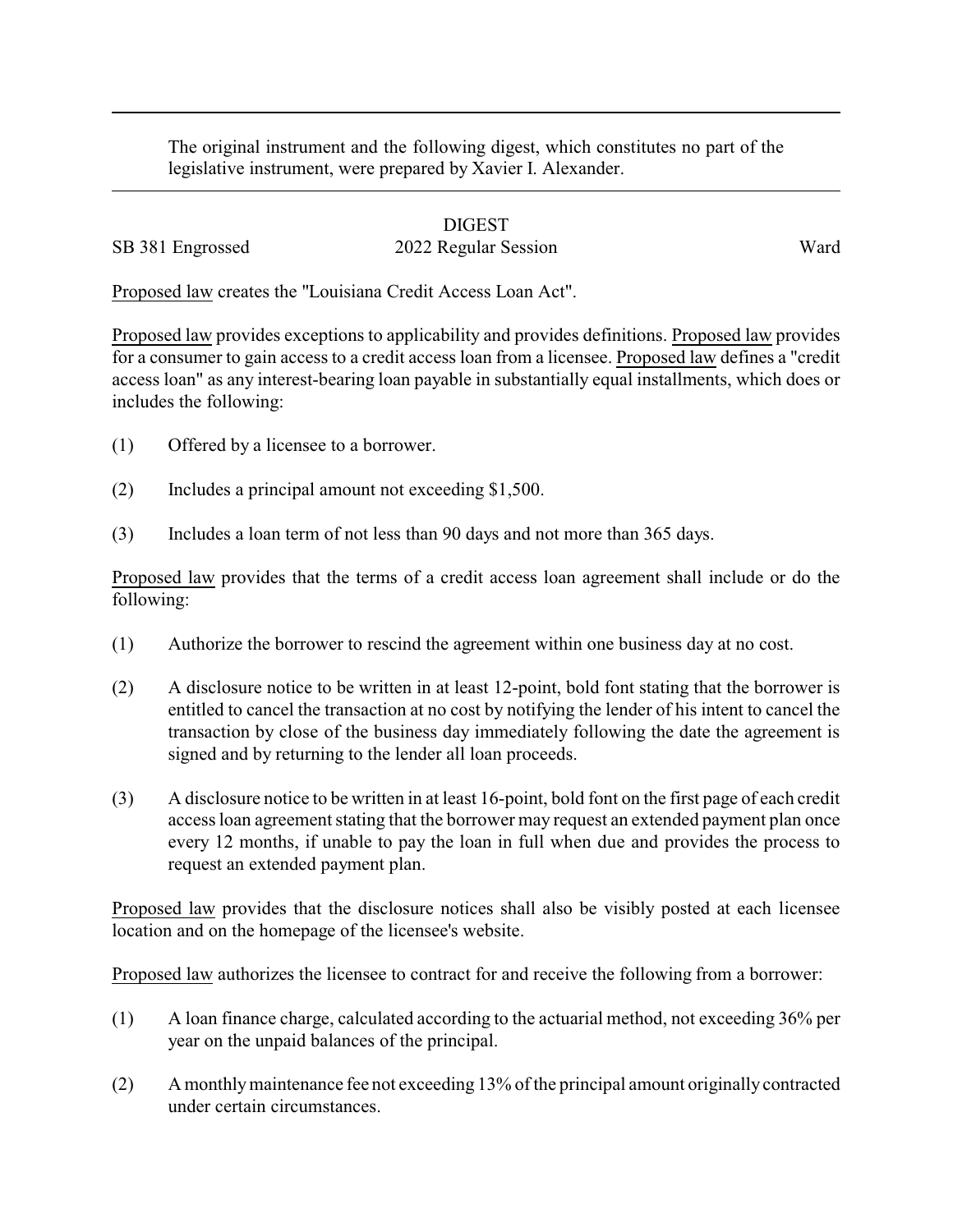- (3) Delinquency charges.
- (4) Non-sufficient funds (NSF) charges.
- (5) An underwriting fee not exceeding \$50 but only when the principal amount originally contracted for is at least \$400.

Proposed law provides that all fees and charges imposed, except delinquencyand NSF charges, shall be included in the calculation of the total amount of fees and charges and shall not exceed 100% of the original loan. Prohibits any other charges not specifically authorized by proposed law.

Proposed law provides requirements for verifying a borrower's income.

Proposed law provides that certain acts are prohibited by a licensee including the execution of a second device or agreement intended or designed to evade requirements, the inclusion of a hold harmless clause and confession of judgment clause in an agreement, electronic draft of funds from a borrower's account without specific consent, refusal of a partial loan payment of \$50 or more, and others. Proposed law provides the authority for enforcement with the office of financial institutions (OFI).

Proposed law provides that a licensee may charge and collect from the borrower a late penalty of no more than 10% of the delinquent amount but only when the terms of the penalty are clearly disclosed, in writing, in the credit access loan agreement and the borrower has failed to pay the delinquent amount within 10 days following the applicable due date.

Proposed law provides that the agreement may require that the borrower pay all costs awarded by a court, in addition to reasonable attorney fees that shall not exceed 25% of the unpaid loan amount, but only when the borrower has defaulted and the licensee has referred the matter to an attorney for collection.

Proposed law requires OFI to promulgate rules necessary to implement and effectuate the purposes of proposed law within 180 days of proposed law becoming effective.

Effective upon signature of the governor or lapse of time for gubernatorial action.

(Adds R.S. 51:1501-1506)

Summary of Amendments Adopted by Senate

## Committee Amendments Proposed by Senate Committee on Commerce, Consumer Protection, and International Affairs to the original bill

1. Provides that the total amount of fees and charges over the lifetime of the loan shall not exceed 100% of the principal amount of the original loan.